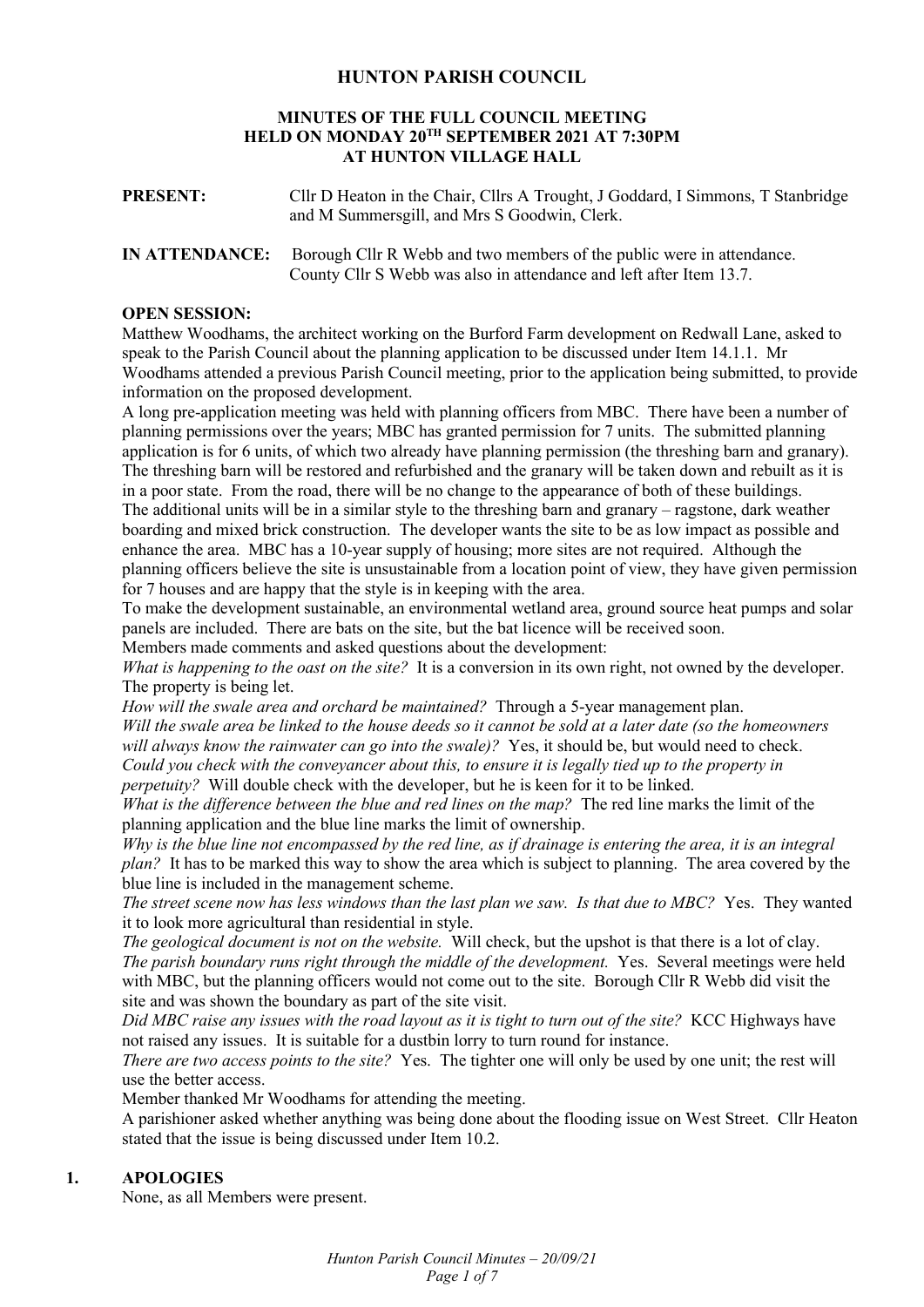#### **2. FILMING AND RECORDING**

The members of the public did not wish to film, record or photograph the meeting.

# **3. COUNCILLOR DECLARATIONS**

#### **3.1 Declaration of Interests**

There were no declarations of interests.

#### **3.2 Dispensations**

There were no requests for dispensations.

# **4. MINUTES OF THE FULL COUNCIL MEETING HELD ON 19TH JULY 2021**

The minutes of the meeting held on 19<sup>th</sup> July 2021 had been previously distributed. The Chairman signed the official copy of the minutes.

#### **5. PARISH COUNCILLOR VACANCY**

Following the resignation of Sue Pinks, the MBC Democratic & Electoral Services Team was notified and a Notice of Casual Vacancy was placed on the notice boards and website to give electors the opportunity to request a by-election. If such a request is not received by MBC by at least 10 electors within 14 days, the Parish Council can co-opt.

Members **Agreed** that, assuming a by-election is not called, a new councillor should be co-opted. The vacancy will be publicised in the Hunton Herald, the website and notice boards. ACTION: CLERK

#### **6. MATTERS ARISING FROM PREVIOUS MINUTES NOT INCLUDED IN THE AGENDA**

Item 8.*2 (18/01/21)* – KCC PROW have not repaired the damaged railings on the bridge to the permissive footpath. The Clerk has been in contact several times with no response received. The Clerk will contact Michelle Snoding at KCC PROW, copying in County Cllr Webb. ACTION: CLERK Open Session – Cllr Heaton will order signs requesting that dog owners pick up dog waste, to be erected at the entrance to footpaths. ACTION: CLLR HEATON Item 10.5 – The overhanging hedges at the top of Bensted Close have been cut back.

Item 11.1 – Cllr Summersgill completed a response to the MBC Affordable Housing Survey.

Item 13.7 – The contribution to the Village Hall insurance has been paid.

# **7. POLICE**

# **7.1 Police**

PCSO Macleod has provided a crime report:

No crimes between July and September.

One road traffic collision.

Regular patrols of Hunton and liaison with residents.

There has been a delay in the PCSO changes and the handover to PCSO James Goodwin has not taken place yet.

# **7.2 Huntonwatch**

Steve and Sue Wyles from Huntonwatch have provided the following report:

At around 1am on the morning of  $20<sup>th</sup>$  September, thieves were heard breaking into a shed in the vicinity of the church. Sadly, the police were not called at the time. Although initial investigations suggest nothing was taken, we have since heard that other outbuiĺdings in the immediate vicinity were also targeted and items including two chainsaws were stolen. We are still awaiting further information from residents in the area and will provide an update if and when we receive any further information. We are regularly seeing reports of scams (all the usual format) and still have had no luck making contact with a PCSO for this area or even knowing if we have one.

Cllr Heaton reinforced the need for residents to call 999 if they hear a crime in progress.

# **8. LOCAL COMMUNITY**

# **8.1 King George V Playing Field Committee**

The Chairman of the Committee, Steve Jones, sent his apologies for not attending the meeting but has

*Hunton Parish Council Minutes – 20/09/21 Page 2 of 7*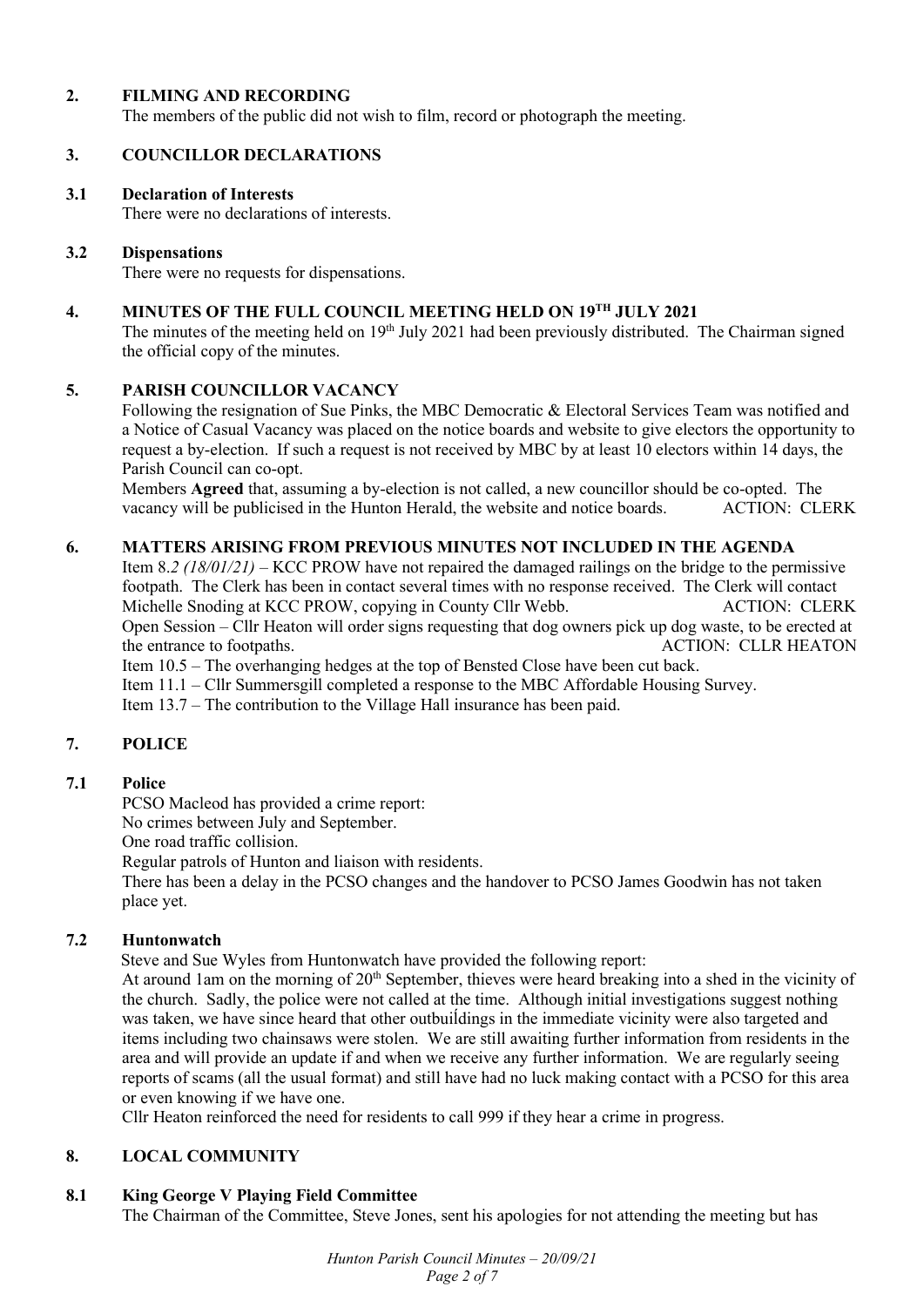provided the following report:

Play equipment:

Work is ongoing to repair and uplift the play equipment and surrounding area. The swing seat was reinstalled following the lifting of Covid restrictions and the safety surface under the swings, which was in a very poor condition, has now been replaced with a new wet pour surface at a cost of just over  $\text{\textsterling}2k$ . The wooden platform on the multiplay is being replaced and the metalwork will be repainted in the spring. If the Parish Council or any parishioners have ideas for further improvements or additions to the area, please contact the Committee via the Clerk to inform our future planning.

Boundary fence: Initial estimates for an 85-90m boundary fence at the north-west corner suggest that it could cost around £15k for standard metal palisade fencing, which would offer only limited security, or more substantial fencing at around £25k. We are hoping to get a formal quote on this shortly and will report back to the

Parish Council at a later meeting with the details.

Potential requests for funding:

a) The Bowls Club need to replace their ageing lawnmower by the start of next spring and are currently pursuing several funding opportunities to help towards the cost of  $£5.7k$  including the Hunton Herald, KCC Members Grant and the National Lottery as well as contributing themselves. It is possible that they will not reach their funding target if not all the opportunities come to fruition and at that stage, they may approach the Playing Field Committee and Parish Council for support.

b) The Football Club are looking at a programme of works on the changing rooms which could include rewiring, re-plumbing and general decoration and repair. They will come back to the Playing Field Committee at our next meeting with more detailed plans for the work and at that stage, may then approach the Parish Council for funding.

Regarding the funding for the Bowls Club mower, Cllr Heaton advised that the Parish Council has previously provided funding for the replacement mower requested by the Cricket Club. However, the Cricket Club play on land owned by the parish, and the Parish Council was able to provide funding as they are maintaining a public space. Although the parish owns the Bowls Club land, the Bowls Club owns the club itself, and there is no public access. The benefit to the parish would have to be considered in any funding decision.

The Football Club changing rooms do belong to the Parish Council, so if there are any safety concerns with the building they need to be addressed by the Parish Council. Cllr Simmons suggested that the Football Club could use the cricket pavilion as they play at different times of the year.

Cllr Stanbridge noted that the Cricket Club won the Kent-wide league this year.

# **8.2 Traffic & Road Safety Working Party/Highways**

Cllr Goddard reported that a job sheet has been received from KCC Highways showing the location of the 'road narrows' signs, which he will send to the Clerk. Information is still to be received on the T-junction sign.

Cllr Simmons has made contact with a colleague at KCC to see if any funding is available but has been unable to meet as yet. He will report back to the next meeting.

# **8.3 Tree & Pond Warden**

Cllr Summersgill, as the Tree & Pond Warden, provided information on the Queen's Green Canopy. It is a commemorative celebration of the Queen's Platinum Jubilee in 2022 and an opportunity to plant trees. Parishes are being encouraged to hold an event like a Jubilee lunch, which could involve the Community Orchard. Cllr Summersgill will make further enquiries as any planting would need to take place in winter. ACTION: CLLR SUMMERSGILL

Members agreed it would be a good idea to have a commemorative celebration, which could be led by the Community Orchard Group, if the Group is able to manage the workload. Cllr Trought will contact other members of the Community Orchard Group. ACTION: CLLR TROUGHT

Cllr Summersgill will find out what other parishes are planning at the next Tree & Pond Wardens meeting. ACTION: CLLR SUMMERSGILL

Members considered other public spaces where trees could be planted, including: the square at the top of George Street; the junction of Hunton Hill and East Street; and the woodland in the north-east corner of the recreation ground.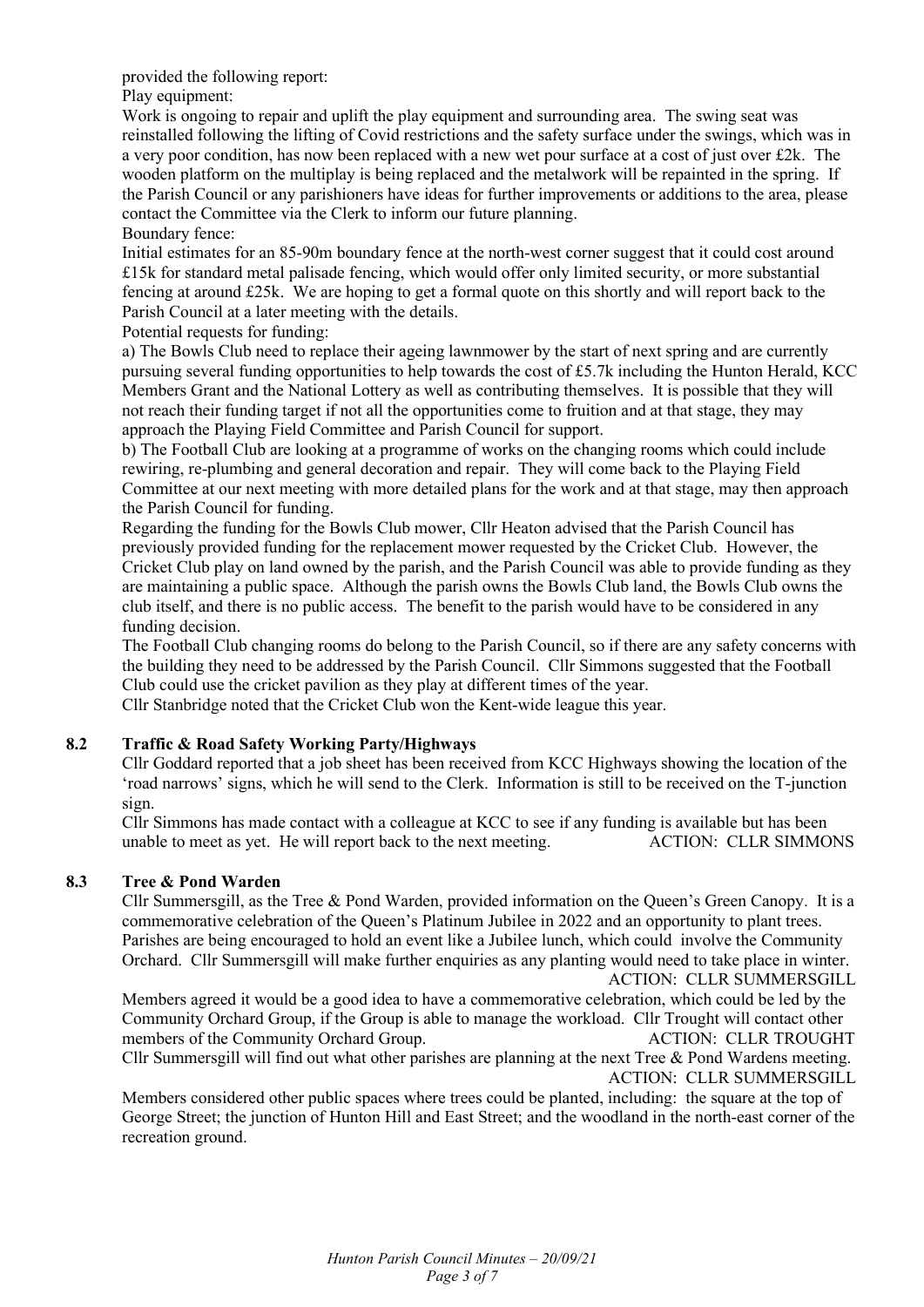# **9. COUNTY AND BOROUGH COUNCILLORS**

#### **9.1 County Councillor**

County Cllr Simon Webb had provided a written report for Members.

Not related to Hunton, but for information, KCC stopped taking in unaccompanied child asylum seekers in June. The Home Office had to move the children to other counties as KCC had reached capacity. There was a government consultation to ensure equity between county councils, but KCC felt this should be legislated and launched a judicial review against the Home Office. A deal was brokered between the Home Office and KCC, so the judicial review was stopped and more children are now being accepted. In response to a question about how many Afghans had been housed, Cllr Webb advised that there was a target of 300, but he did not know how many had actually been housed.

Cllr Simmons asked about the 'Road Safety Strategy for Kent' event that Cllr Webb attended as it could be of interest for Hunton. Cllr Webb felt that it was an excellent day, and very interactive.

#### **9.2 Borough Councillors**

Borough Cllr Simon Webb advised of two MBC consultations. The Archbishop's Palace is coming back into MBC control, so there is a consultation is to find out what people want it to be used for. The other consultation relates to Maidstone town centre.

Cllr Webb is now the vice chair for the Communities, Housing  $\&$  Environment Committee. He is upset that officers have not supplied costings for securing Brenchley Park and closing it overnight. He would also like the toilets to be removed, as a further measure to stop drug dealing in the park.

Cllr Webb has been asked to attend the GP Commissioning Group with other councillors.

The Revised Local Plan will be published soon, and the consultation completes in summer 2022. Borough Cllr Richard Webb reported that the Democracy Committee held a meeting two weeks ago, with recommendations to full council for a change in governance, reverting from a committee structure to a cabinet system. The cabinet will have a Scrutiny Committee. It will come into force in May 2022.

#### **10. PARISH MATTERS**

#### **10.1 Parish Councillors**

Cllr Summersgill has been to Yalding and Marden parish council meetings, where climate change is included as an agenda item. Members agreed that they could bring climate change issues up under this agenda item rather than including it as a separate item.

Cllr Summersgill remarked that residents at the Yalding meeting were concerned about an increase in traffic as a result of the polyhouses in the Kenward Road area. As it will be in winter there should not be a huge amount of traffic to affect Hunton.

Cllr Trought reported that the work on the Village Club toilets is complete. More work is planned, including changing the bar. The Club has lost some committee members if anyone is interested in joining or helping with the bar rota. The Club AGM is in December.

Cllr Heaton stated that the Village Hall caretaker will be fixing the East Street notice board. Cllr Heaton suggested using the phone box on West Street to house a defibrillator, in addition to the one at the Village Hall. It will need to have an electricity supply. Cllr Trought spoke to BT three years ago about

buying the box for £1, but it did not progress. Cllr Trought **Agreed** to look into it.

|                                                                     | <b>ACTION: CLLR TROUGHT</b> |
|---------------------------------------------------------------------|-----------------------------|
| Cllr Simmons Agreed to ask the school if they have a defibrillator. | <b>ACTION: CLLR SIMMONS</b> |

#### **10.2 Flooding**

Since the Planning Committee meeting on 9<sup>th</sup> August, when flooding on West Street was discussed, a letter and email have been sent to Betts requesting a meeting, but a response has not been received. Cllr Goddard **Agreed** to contact Betts to arrange a meeting with Cllrs Heaton and Summersgill.

ACTION: CLLR GODDARD

Cllrs Heaton and Summersgill are meeting KCC drainage operatives in the week commencing  $27<sup>th</sup>$ September.

Cllr Summersgill has been researching flooding information on Hunton. The Environment Agency (EA) produced more data in December 2019, which is more accurate than before, and includes surface water flood maps. Cllr Summersgill has cross referenced them to the 2015 database of at-risk properties and found additional properties, but has not contacted any of the homeowners to find out why some did not respond to the 2015 requests from the EA. There are more in East Street than on the original list. It is a work in progress, but Cllr Summersgill intends to create a database, and will then report back to the Parish

> *Hunton Parish Council Minutes – 20/09/21 Page 4 of 7*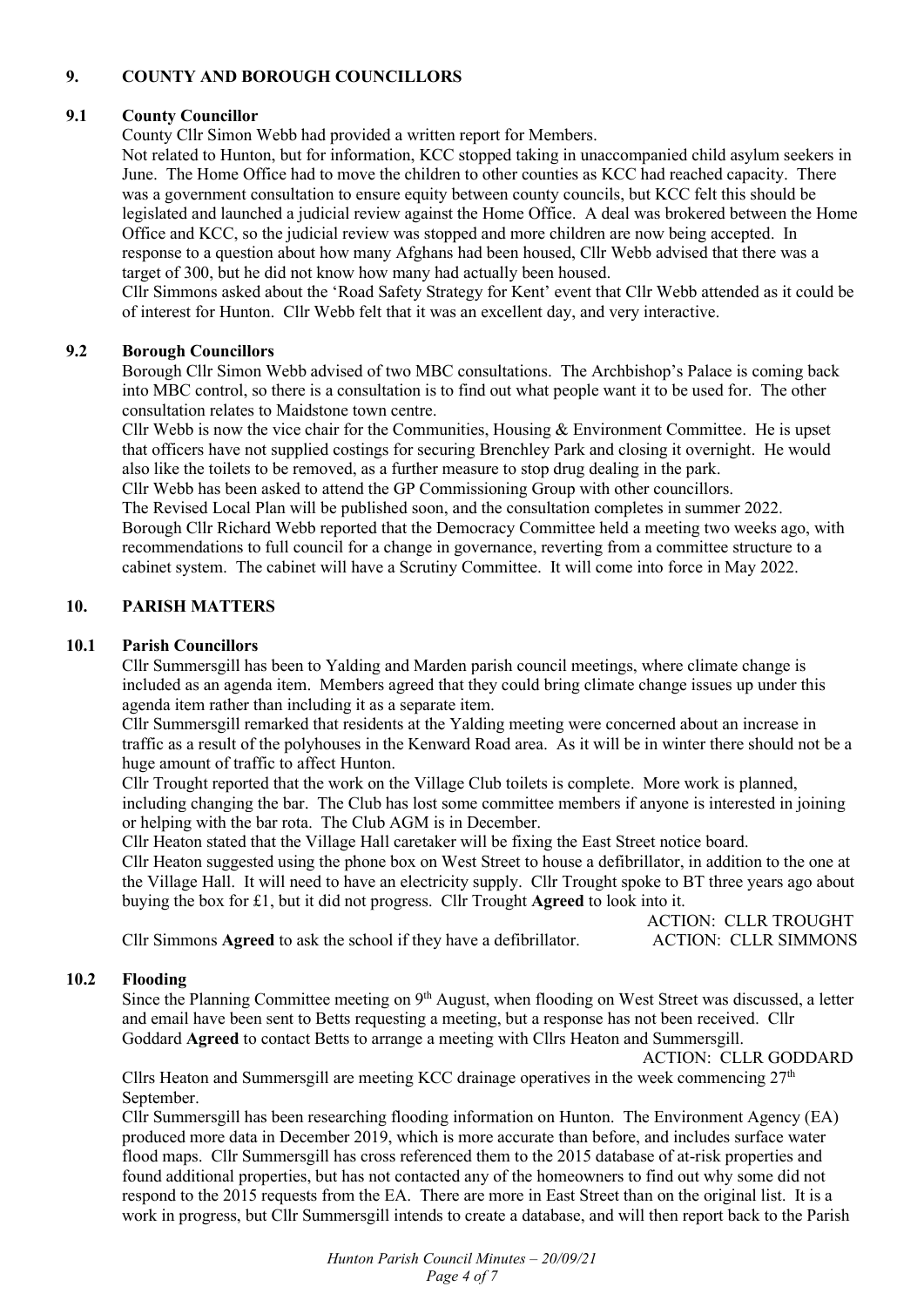# **10.3 Electrical Vehicle Charging**

Cllr Summersgill received two responses from the article in the Hunton Herald and has also counted the number of electric vehicles in the car park when the sports clubs have been playing matches. The KCC scoring system concentrates mainly on local need – how many people with electric vehicles, no driveway, live within half a mile of the charging point, etc. The application for Hunton would receive points for solar panels and electricity but nothing for the 'within half a mile' criteria. A lot of points are awarded if residents request charging points. The application could be a lot of work for nothing, although KCC have recommended that an application is submitted which may mean they have not received many applications.

Cllr Summersgill **Agreed** to submit an application and copy County Cllr Webb in.

ACTION: CLLR SUMMERSGILL

# **10.4 Repairs to Football Club Changing Room Door**

Cllr Heaton has spoken to the Village Hall caretaker about the changing room door; the threshold just needs to be secured. Members **Agreed** that the Clerk should contact the caretaker and the manager of the Football Club to arrange for the work to be done.

#### **10.5 Recreation Ground Fencing**

The King George V Playing Field Committee has been considering the security of the north-west part of the field. A quote of up to £15,000 has been obtained to supply and fit 6-foot steel palisade fencing. Members agreed that the cost is prohibitive and this type of fencing would not guarantee absolute security. An alternative idea could be to plant woodland.

# **10.6 KCC Covid-19 Local Recovery Fund**

County Cllr Simon Webb has passed on information about the KCC Covid-19 Local Recovery Fund, a grant of £6,000 available for each KCC Member to distribute. The awards given will be between £300 and £2,000, designed for smaller organisations and community groups, which are properly constituted and have a bank account, who have failed to sustain funding during the pandemic. Cllr Webb advised that he has spent around £2,500 but is struggling to spend the remainder.

Members considered uses for the funding and **Agreed** to think about it outside the meeting and email round any ideas. ACTION: ALL MEMBERS

Members **Agreed** that the Clerk should contact the Bowls Club to suggest that an application is made for funding towards the new mower.

# **10.7 Website**

The Clerk has made all the Parish Council's documents accessible from September 2018 (not required prior to that). VCS Websites Ltd are in the process of building the new website in the test location. The domain name will be huntonparishcouncil.org.uk with a redirection from the hunton.org.uk website for a period of time. The website should be up and running by early October.

# **10.8 Clerk's Report**

The Clerk asked if she could attend the upcoming KALC Annual Clerks' Conference and KALC Finance Conference, which Members approved.

The Clerk has been notified about a telegraph pole leaning (securely) on a tree in front of the Village Hall. Cllr Heaton advised that it is an old hop pole, not a telegraph pole, and it has been there for many years. There is no need to take any action.

The Clerk advised that E.ON are increasing the price of the street lighting electricity from 22.10p per kWh to 25.4p per kWh. The current cost is less than £15 per quarter so Members agreed no action was required.

# **11. CONSULTATION**

# **11.1 KALC – Learning and Development Survey 2021**

The survey is for KALC to understand how to approach returning to in-person training alongside the training needs councils have.

The deadline for responses is  $8<sup>th</sup>$  October 2021.

Members **Agreed** that the Clerk should submit her response to the survey. ACTION: CLERK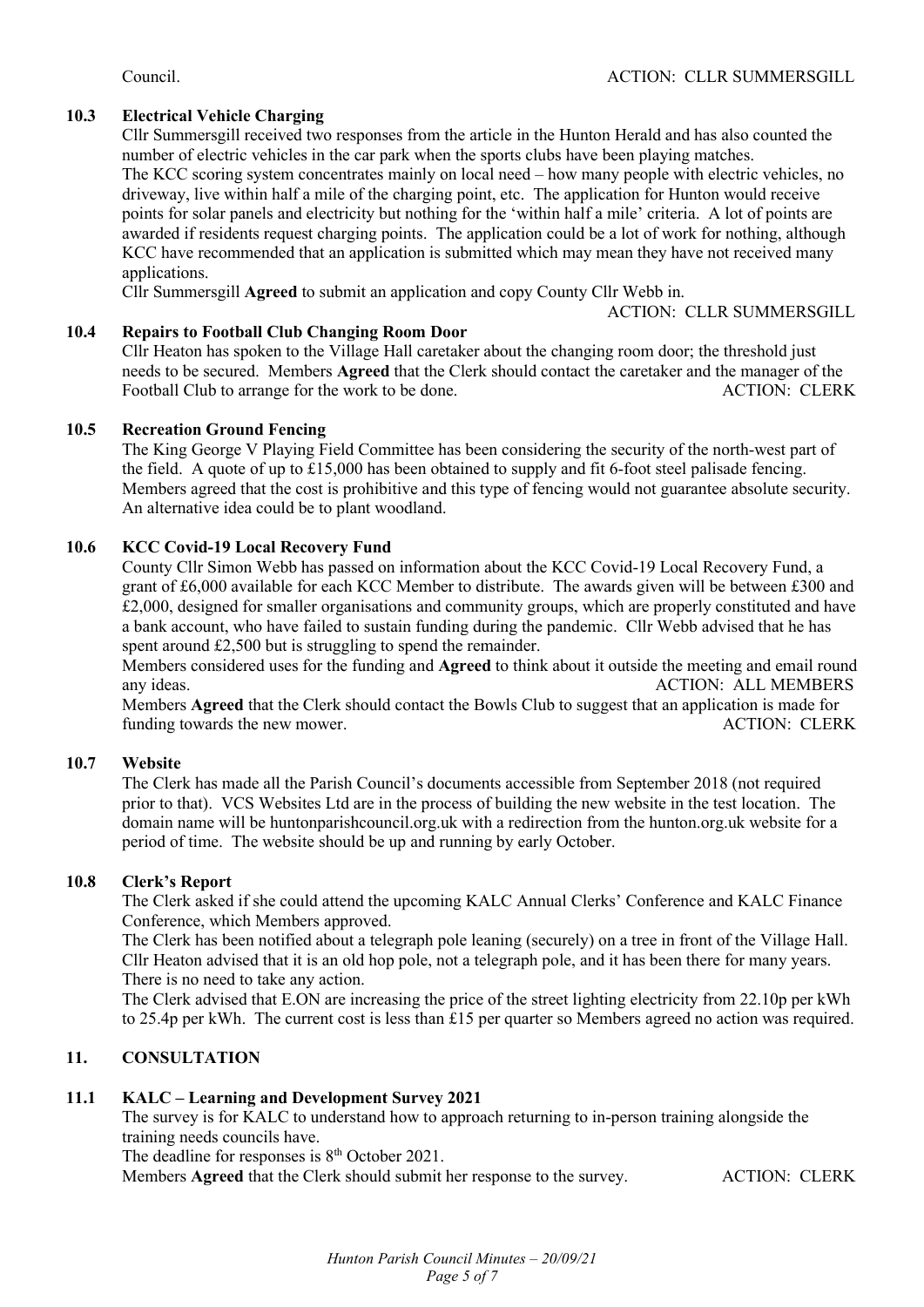# **12. POLICIES**

#### **12.1 Grant Awarding Policy**

The Parish Council adopted the Grant Awarding Policy on 10<sup>th</sup> July 2008. The Clerk has reviewed the document against the Society of Local Council Clerks model policy and other councils' policies and made significant changes.

Members asked for an amendment to be made regarding due diligence and **Agreed** to adopt the policy.

#### **12.2 Co-option Policy**

This is a new policy created using National Association of Local Councils guidance and other councils' policies.

Members reviewed the Co-option Policy and **Agreed** to adopt it.

#### **13. FINANCE**

#### **13.1 Budget Monitoring Report**

The Budget Monitoring Report to 31st August 2021 was **Noted**. Cllr Simmons asked whether a certain level of reserves needs to be retained. The Clerk advised that the auditor requires an explanation if reserves are more than double the precept.

#### **13.2 Income Received**

Members **Noted** that the following income has been received since the last meeting:

| Hunton Parish Hall C<br>$Committee - FIT$ | £626.69 |
|-------------------------------------------|---------|
|-------------------------------------------|---------|

The bank reconciliation was reviewed and signed by Cllr Stanbridge.

#### **13.3 Payments Made**

Members **Approved** the following payments made since the last meeting:

| $DD - ICO - Data protection fee$                           | £35.00  |
|------------------------------------------------------------|---------|
| $SO -$ Sharon Goodwin – Salary & office allowance – July   | £464.47 |
| $SO -$ Sharon Goodwin – Salary & office allowance – August | £464.47 |

#### **13.4 Electronic Payments**

Members **Approved** the following payments. Cllrs Stanbridge and Heaton will authorise the payments set up in Unity Trust Bank using online banking:

| $CPRE - Annual membership$ subscription                      | £36.00  |
|--------------------------------------------------------------|---------|
| $KCPFA - Annual membership$ subscription                     | £20.00  |
| Robert Cox – Permissive footpath hedge and verge maintenance | £500.00 |
| PKF Littlejohn LLP – Limited assurance audit review          | £240.00 |
| Sharon Goodwin – Travel expenses/Postage/Stationery          | £59.90  |

# **13.5 Authorised Signatories**

At the last Full Council meeting, the Unity Trust Bank account management form was signed to add the new councillors to the authorised signatories list and remove those who have left. Before the form could be submitted, Sue Pinks resigned, so the form has been completed again without her details. The form was signed and authorised.

 The Clerk will supply the Unity Trust Bank telephone number to Cllrs Goddard and Trought as their internet banking logins have most likely expired. ACTION: CLERK

# **13.6 Contribution to Village Hall Running Costs**

 The Parish Council contributes £1,000 per annum to the Village Hall running costs. Members considered increasing the contribution but **Agreed** it was not necessary at the current time.

#### **13.7 Annual Review of Insurance**

The Parish Council's insurance policy is due for renewal on 1st October 2021 for the year to 30<sup>th</sup> September 2022. The current insurance provider, Zurich Municipal, has provided a quotation for £928.62